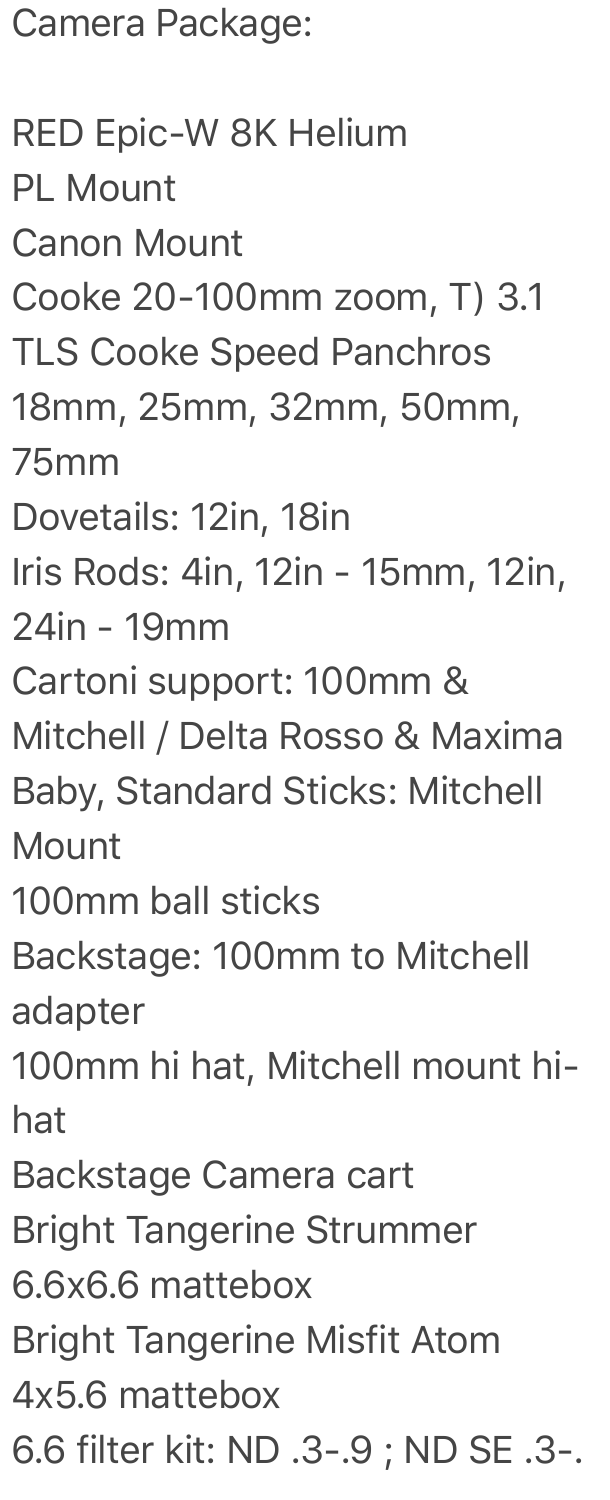9 ; Optical Flat 6" round: Pola, 138mm: round Pola, +1 Diopter **Spidergrips** 2x Noga arm Chrosziel FF - Studio Rig manual Chrosziel MagNum 200 (2 ch. wireless FF) Flanders 201 17in Kit Odyssey 7 Teradek Bolt Pro 600 Kit (dual HDSDI/ HDMI) w/ 2nd RX (HDSDI only) 8x V mount bricks 2x V mount chargers 6x Anton Bauer Gold mounts w/ 2x Gold Mount chargers 1x Gold to v mount adapter 1x V mount to Gold mount adapter 3x 480GB mini mag RED station USB3

Mac Pro Cylinder tower HP dreamcolor monitor MacBook Pro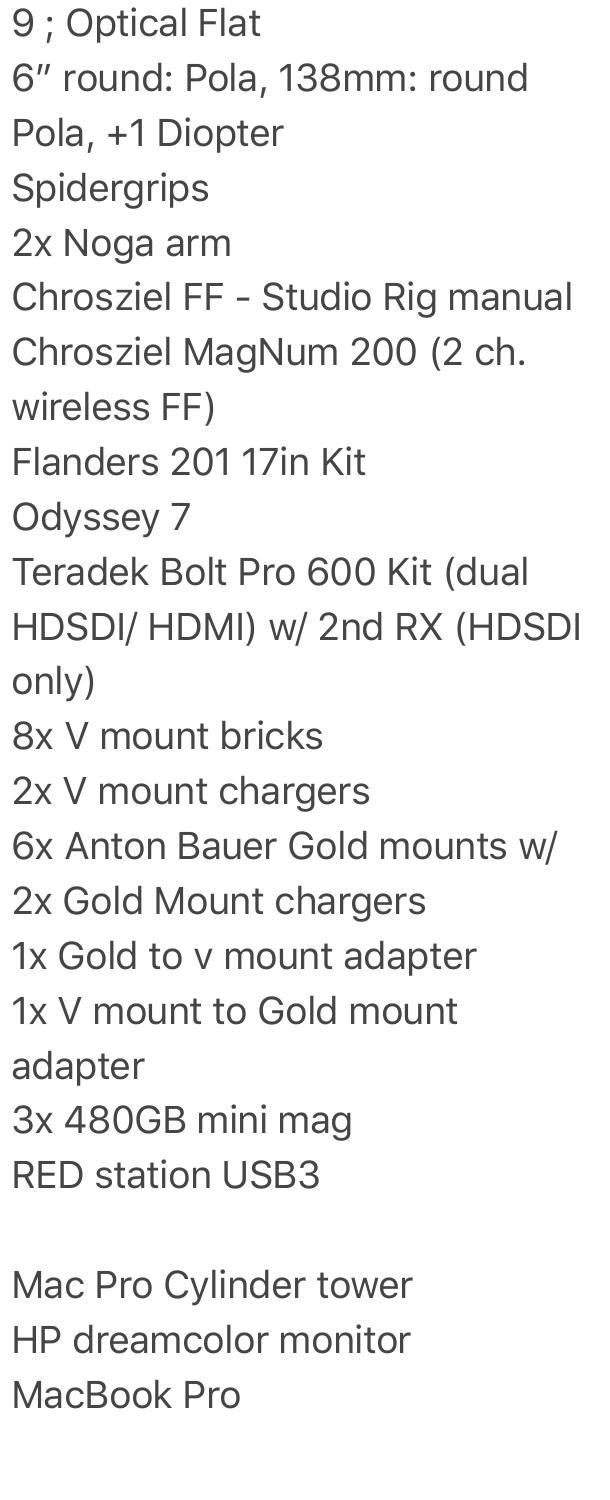Audio: Sound Devices MixPre-3 Sennheiser 416 K-Tek Boom

Sprinter 2 ton G&E package

Lights: Wireless DMX Kit 2x Arri SkyPanel S60-C Kit Bale, Pivot Junior Pin Intensifier, Diff Panels: Standard, **Heavy** 60 deg. Grid, Chimera w/ Ring Arri SkyPanel S30-C Kit Arri M18 Kit w/ Chimera w/ Ring Arri Sun 4K Par w/ electronic ballast Joker 800w w/ chimera and leko adapter Joker 400w w/ pancake and Leko adapter 6x 750w source 4 lekos Leko Lens Kit 2x Dedolite w/ 1 lens 1x DMG Lumiere SL1 Mix Kit (RGBW)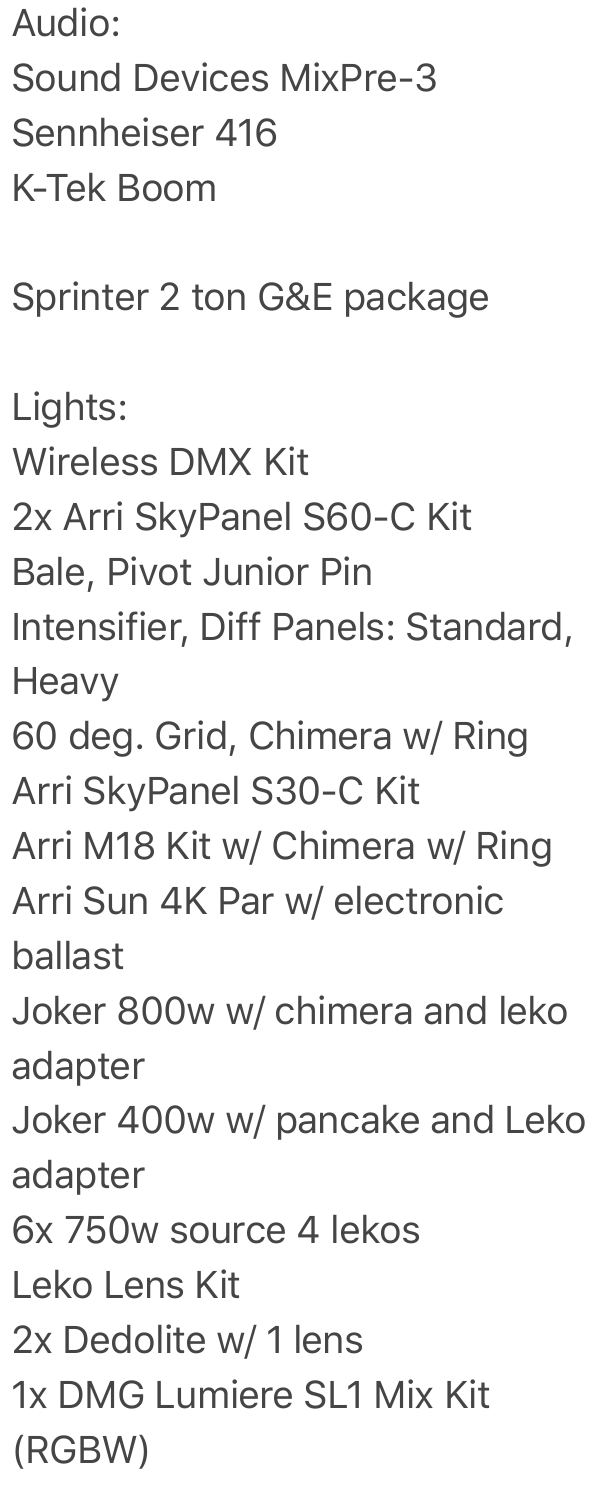8x Astera Pixel Tubes Travel Kit (RGBW)

1x Creamsource Mini Kit\_daylight spot

1x Creamsource Mini\_blender spot

CS AKS: 60 deg., 30 deg. grid, Snapbag w/ grid

1x Kino Flo Celeb 250 (RGBW)

60 deg. grid, 90 deg. grid

1x Kino Flo Celeb 201

90 deg. grid

1x Kino Flo Divalite

2x Litepanels 1x1

2x Arri 2k open face

2x Arri T1

2x Arri 1k open face

2x Arri 650w

2x Arri 300w

2x Arri 150w

1x inkie mole

1x 200w "nook" light

Rosco LitePad Kit

Lite Ribbon kit

4x China balls 24in, 12in

3x covered wagons, single bank

3x 1k dimmers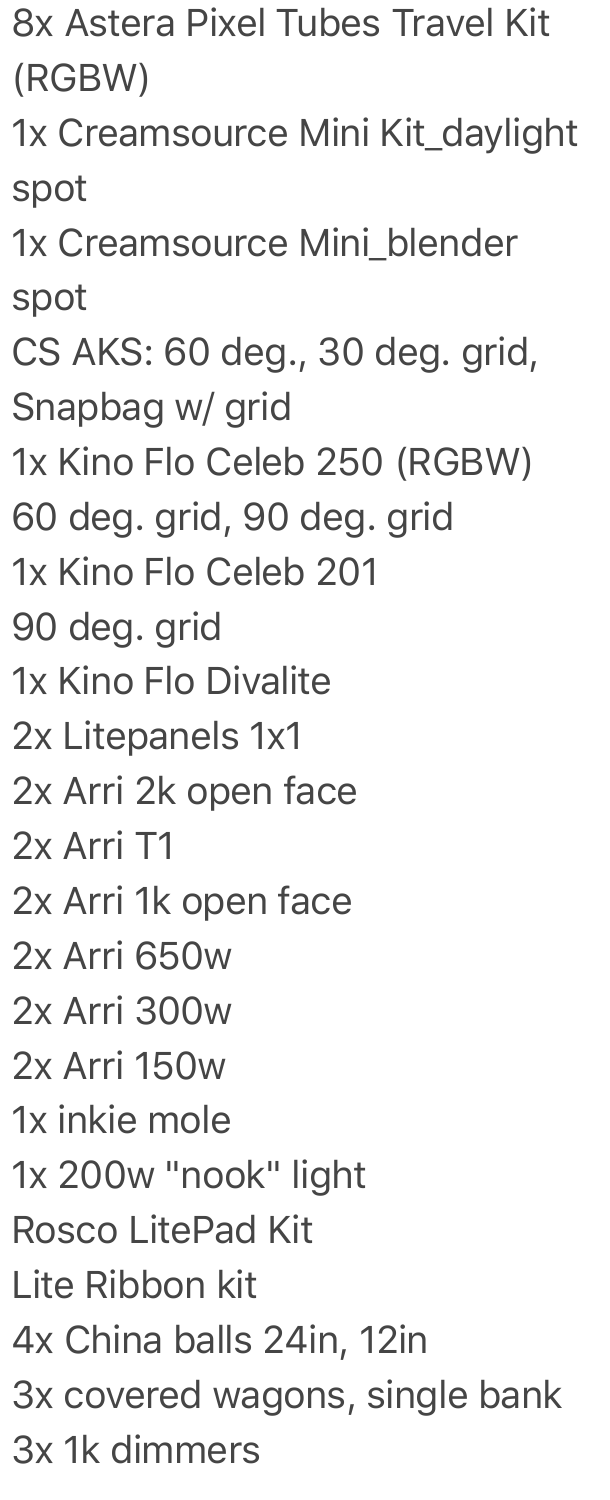4x 650w dimmers 1x 300w dimmers 1x 1k Variac dimmer Dryer Drop Kit 1x 3000w Honda generator/ inverter 2x 2000w Honda generator/ inverter Grip: Studio Cart: C Stand Utility Cart 2x 6x6 frames 1x 12x12 frame w/ corners & ears 6x6 rags: ultra bounce, China silk, 1/4 silk, solid 12x12 rags: 2x China silk, ultra bounce, 1/2 Grid, 1/4 Grid, Solid, Greenscreen 10x c-stands 1x shorty cstand 4x low boy combos 6x steel triple riser combos 2x double riser combos - AL 2x Mambo combos 3x triple riser combo roller stand

2x baby stands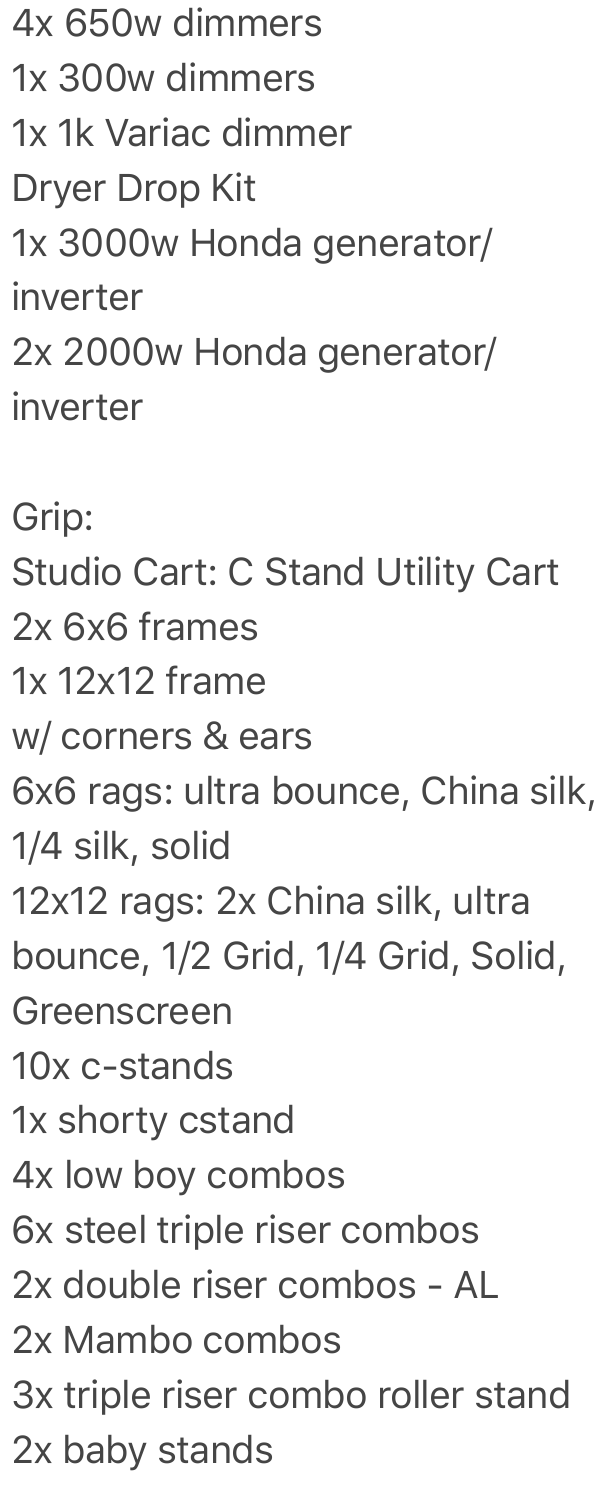1x premie baby 1x MatthBoom 1x Baby Boom 15x 25lbs sandbags 5x 35lbs sandbags 3x 4x4 floppies 1x 4x4 ultra bounce floppy 3x 4x4 foam core 1x 1x2 foam core 2x3 flag kit 18x24 flag kit 3x 3x3 open frames 3x 4x4 open frame 4x lollipops 3x cardellini end jaw 6x cardellini mid jaw 6x mafer clamps 4x c clamps 6x scissor clips 4x duck bills 6x baby plates 3x family apple boxes 1x full apple boxes Dana dolly 4ft, 6ft, 8ft rails Matthews Doorway Dolly w/ Track sleds/wheels